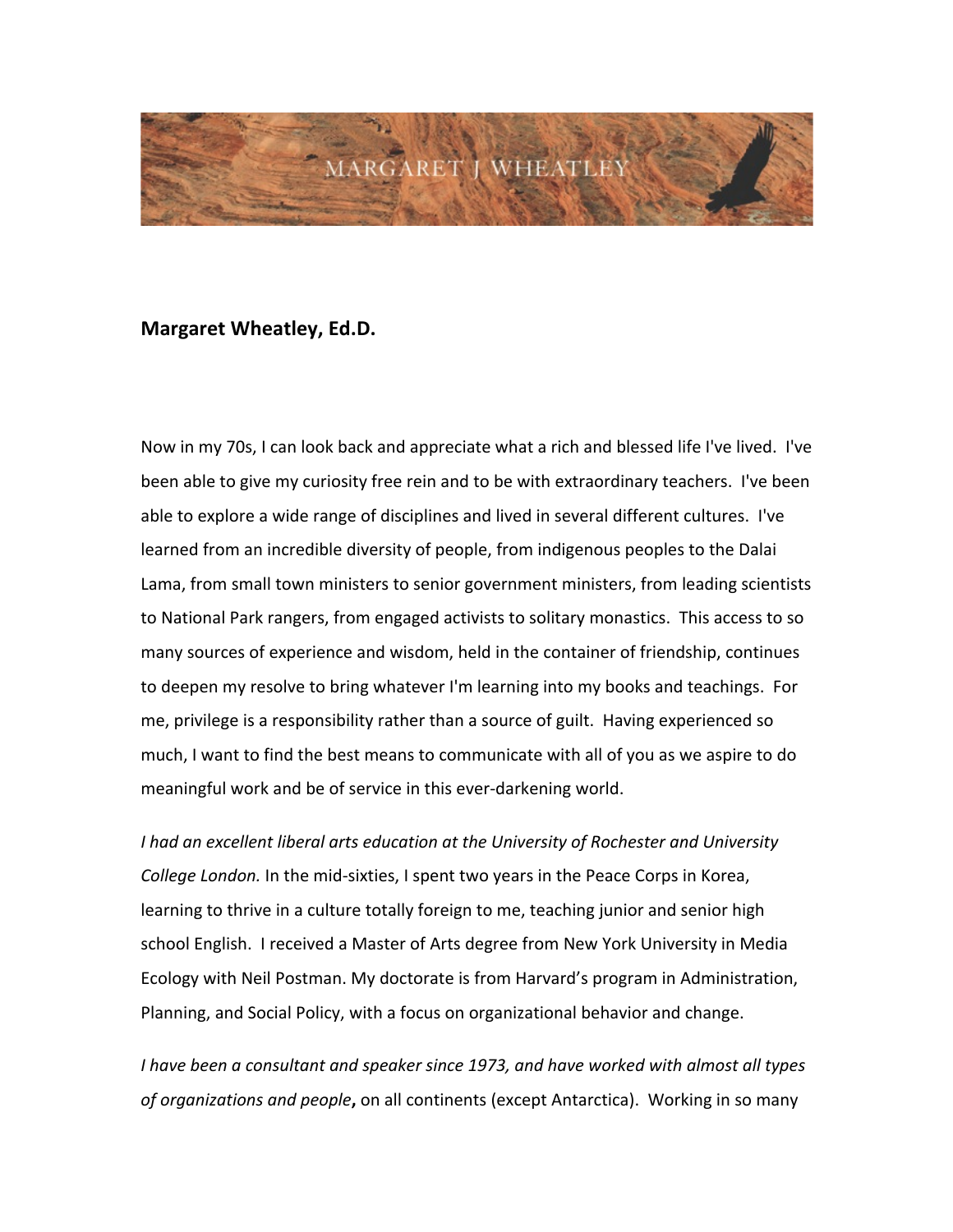different places, with all types of people, fed both my curiosity and ability to recognize patterns of behavior common across cultural and institutional differences. And it kept me alert to changing trends in leadership. I am fond of making generalizations, sometimes to the annoyance of others, but they feel genuine and accurate to me because of the scope and depth of my work.

*I* have served as full-time graduate management faculty at two institutions, Cambridge College in Cambridge, Massachusetts, and The Marriott School of Management, Brigham Young University, Provo, Utah. I've been a formal advisor for leadership programs in England, Croatia, Denmark, Australia and the United States and, in Berkana, with leadership initiatives in India, Senegal, Zimbabwe, South Africa, Mexico, Brazil, Greece, Canada and Europe. Since 2009, I have had a formal appointment (President approved) to serve on the National Parks Advisory Board. My portfolio has focused on leadership and culture change within the system of 400+ parks. This work has been among the most rewarding of my career, because of the mission of National Parks and the dedicated and smart people who work to fulfill this mission under increasingly difficult circumstances.

*I* am co-founder and President of The Berkana Institute, a global non-profit founded in 1991. Berkana has been a leader in experimenting with new organizational forms based on a coherent theory of how living systems organize, adapt and change. We've worked in partnership with a rich diversity of people around the world who strengthen their communities by working with the wisdom and wealth already present in their people, traditions and environment. Berkana is now training *Warriors for the Human Spirit,* leaders who learn-as-community, training with discipline and dedication to develop a stable mind and skillful means. These spiritual warriors do their work with compassion and insight, vowing to refrain from using aggression and fear to accomplish their ends. www.berkana.org.